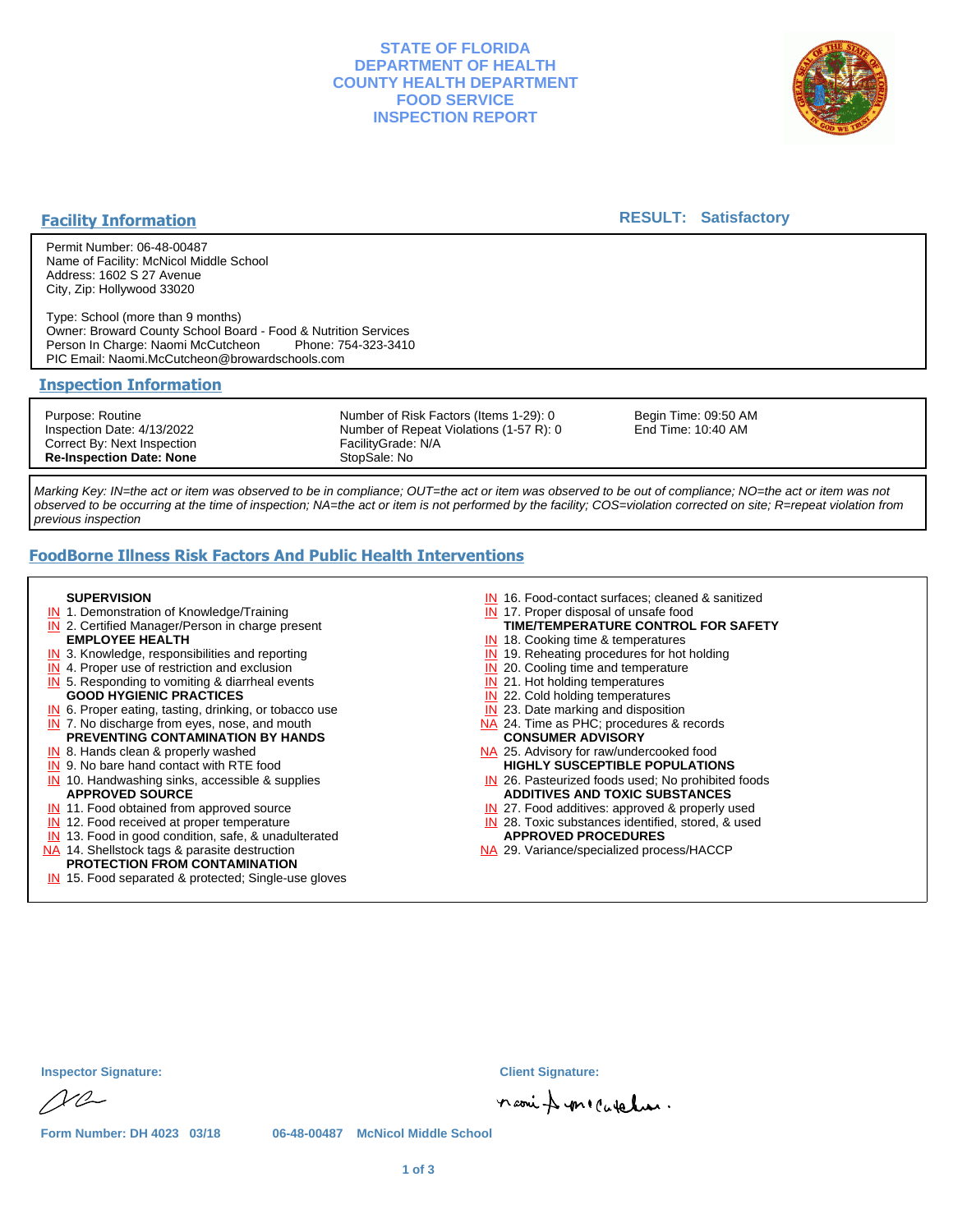## **STATE OF FLORIDA DEPARTMENT OF HEALTH COUNTY HEALTH DEPARTMENT FOOD SERVICE INSPECTION REPORT**



## **Good Retail Practices**

#### **SAFE FOOD AND WATER**

- **IN** 30. Pasteurized eggs used where required
- IN 31. Water & ice from approved source
- NA 32. Variance obtained for special processing **FOOD TEMPERATURE CONTROL**
- 
- **IN** 33. Proper cooling methods; adequate equipment
- **IN** 34. Plant food properly cooked for hot holding
- **IN** 35. Approved thawing methods
- IN 36. Thermometers provided & accurate **FOOD IDENTIFICATION**
- IN 37. Food properly labeled; original container **PREVENTION OF FOOD CONTAMINATION**
- IN 38. Insects, rodents, & animals not present
- **IN** 39. No Contamination (preparation, storage, display)
- IN 40. Personal cleanliness
- IN 41. Wiping cloths: properly used & stored
- IN 42. Washing fruits & vegetables
- **PROPER USE OF UTENSILS**
- IN 43. In-use utensils: properly stored
- IN 44. Equipment & linens: stored, dried, & handled
- IN 45. Single-use/single-service articles: stored & used
- NA 46. Slash resistant/cloth gloves used properly
- **UTENSILS, EQUIPMENT AND VENDING**
- IN 47. Food & non-food contact surfaces
- IN 48. Ware washing: installed, maintained, & used; test strips
- IN 49. Non-food contact surfaces clean
- **PHYSICAL FACILITIES**
- IN 50. Hot & cold water available; adequate pressure
- IN 51. Plumbing installed; proper backflow devices
- IN 52. Sewage & waste water properly disposed
- OUT 53. Toilet facilities: supplied, & cleaned
- IN 54. Garbage & refuse disposal
- IN 55. Facilities installed, maintained, & clean
- **OUT** 56. Ventilation & lighting
- IN 57. Permit; Fees; Application; Plans

This form serves as a "Notice of Non-Compliance" pursuant to section 120.695, Florida Statutes. Items marked as "out" violate one or more of the requirements of Chapter 64E-11, the Florida Administrative Code or Chapter 381.0072, Florida Statutes. Violations must be corrected within the time period indicated above. Continued operation of this facility without making these corrections is a violation. Failure to correct violations in the time frame specified may result in enforcement action being initiated by the Department of Health.

#### **Violations Comments**

Violation #53. Toilet facilities: supplied, & cleaned

Observed dusty exhaust fan in employee bathroom.

CODE REFERENCE: 64E-11.003(5). Toilet facilities shall meet applicable plumbing code, be kept clean, provided with toilet paper and covered waste receptacle, and utilize self-closing doors.

Violation #56. Ventilation & lighting

Observed light fixture not working in walk in freezer. WO # 529435

CODE REFERENCE: 64E-11.003(6)(a). Adequate exhaust ventilation hood systems in food prep and warewashing areas shall be provided and designed. 50 foot candles shall be at surfaces where employees work with food and 20 foot candles shall be at surfaces where food is provided to consumers.

**Inspector Signature: Client Signature:**

 $NQ$ 

naoin & mecaration.

**Form Number: DH 4023 03/18 06-48-00487 McNicol Middle School**